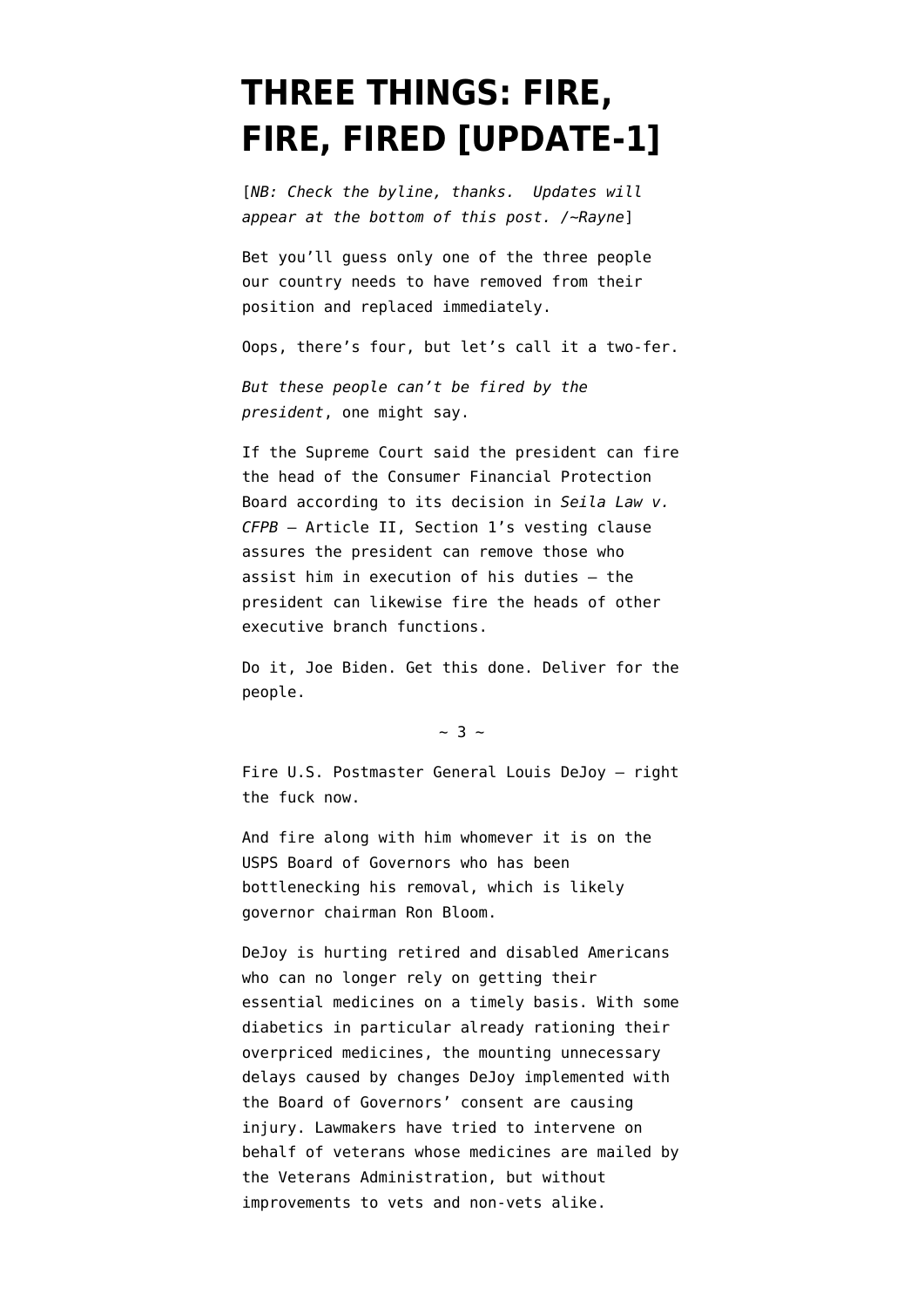It's only a matter of time before we hear of some American who died as a result of USPS delays.

DeJoy is [hurting businesses, particularly small](https://www.vice.com/en/article/n7w9nd/usps-package-delays-mail-slowdown-hurts-small-businesses) [business owners;](https://www.vice.com/en/article/n7w9nd/usps-package-delays-mail-slowdown-hurts-small-businesses) they can't rely on getting a First Class letter containing a payment from across town within a week, nor can their workers or contractors who are paid by check get their payments on a timely basis because of DeJoy's unnecessary changes to USPS service. There have been losses which can't simply be fixed by a replacement shipment — [like dead chicks.](https://www.washingtonpost.com/business/2020/08/22/chicks-cockroaches-crickets-frogs-how-mail-delays-are-affecting-live-animal-trade/)

DeJoy's changes to USPS aren't saving Americans money; they're costing them more and they can't see this expense in their taxes where it's concrete. It's leaking away in disruptions to business and in injury to their vital personal needs.

We can't tell how much of the manifold supply chain crises we're experiencing is really DeJoy's gross mismanagement of postal deliveries, even though DeJoy made the [USPS](https://www.supplychaindive.com/news/USPS-postal-service-harm-prioritizing-package-delivery-logistics/597561/) [prioritize package deliveries over First Class](https://www.supplychaindive.com/news/USPS-postal-service-harm-prioritizing-package-delivery-logistics/597561/) [mail](https://www.supplychaindive.com/news/USPS-postal-service-harm-prioritizing-package-delivery-logistics/597561/). Wrong move when business's liquidity may be in that First Class mail.

The USPS has gotten so bad it now has its own Wikipedia entry for [U.S. Postal Service Crisis.](https://en.wikipedia.org/wiki/2020_United_States_Postal_Service_crisis)

Meanwhile, DeJoy continues to hold his current job in spite of [documented and mismanaged](https://www.citizensforethics.org/reports-investigations/crew-reports/usps-mismanaged-dejoys-conflicts-of-interest-and-tried-to-cover-it-up/) [conflicts of interest](https://www.citizensforethics.org/reports-investigations/crew-reports/usps-mismanaged-dejoys-conflicts-of-interest-and-tried-to-cover-it-up/), including the [purchase of](https://www.washingtonpost.com/business/2021/08/13/dejoy-usps-bloom-bonds-brookfield/) [\\$305,000 of bonds from Ron Bloom's investment](https://www.washingtonpost.com/business/2021/08/13/dejoy-usps-bloom-bonds-brookfield/) [company.](https://www.washingtonpost.com/business/2021/08/13/dejoy-usps-bloom-bonds-brookfield/)

The American public can't afford to wait for any [current investigations](https://www.washingtonpost.com/national-security/louis-dejoy-fbi-investigation/2021/06/03/4e24e122-c3d3-11eb-93f5-ee9558eecf4b_story.html) into his corruption to be completed.

DeJoy needs to go and take his corruption and lousy management with him. It's not like he's counting on the postmaster gig for a living while millions of Americans count on the USPS for their daily needs.

Don't forget to [take Trump-appointee Bloom](https://www.govexec.com/management/2021/08/usps-board-meeting-turns-testy-biden-appointees-voice-disagreements-dejoys-vision/184346/), too.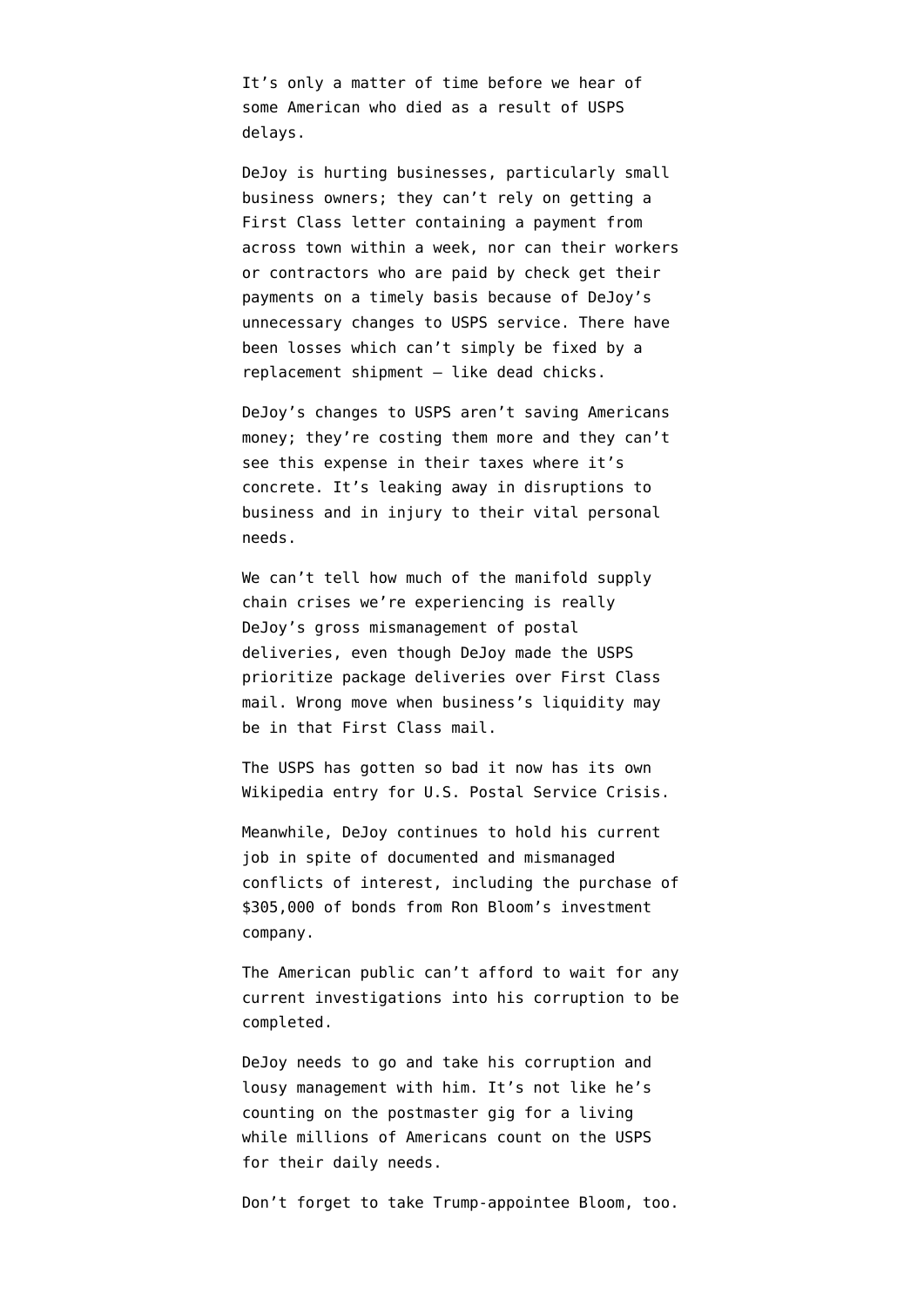He's likely been the reason the Board of Governors hasn't removed DeJoy already since Biden appointees were named to the board.

How much longer are we going to have to yell about this particular Trumpian mess?

 $\sim$  2  $\sim$ 

Fire the head of the Federal Election Commission Shana Broussard.

Broussard, a Trump-appointed Democrat (which should make one immediately skeptical), voted with the three GOP members of the FEC to dismiss a complaint that a foreign company Sandfire Resources donated \$270,000 to a ballot initiative, Stop I-186 to Protect Mining and Jobs, in Montana to further its mining interests.

You'd think Broussard would have relied on the opinion of another Democratic FEC commissioner, Ellen Weintraub, to make her decision but no. Weintraub [published a dissent](https://www.fec.gov/files/legal/murs/7523/7523_27.pdf) which essentially begs Congress and state legislatures to ensure U.S. democracy is protected by regulations "[preventing foreign influence over the U.S.](https://www.fec.gov/legal-resources/court-cases/bluman-v-fec/) [political process."](https://www.fec.gov/legal-resources/court-cases/bluman-v-fec/)

You'd also think Broussard as a Democrat would have some grasp of what's at stake after the influence of foreign money on the 2012-2016 elections though laundered legally thanks to *[Citizens United](https://en.wikipedia.org/wiki/Citizens_United_v._FEC)* — but no.

Further, you'd think Broussard would understand the GOP doesn't lockstep with the three GOP FEC commissioners as to foreign influence. Evidence of this bipartisan concern appears in [H.R. 5841](https://www.congress.gov/bill/117th-congress/house-bill/5841/actions?r=1&s=1) [– the Stop Foreign Funds in Elections Act](https://www.congress.gov/bill/117th-congress/house-bill/5841/actions?r=1&s=1) submitted on November 3 and forwarded to the House Committee on House Administration.

But no, Broussard is out of touch with what is needed to protect U.S. elections and simply not up to the job. At least she spurred a genuine bipartisan effort born of panic over her indifferent work.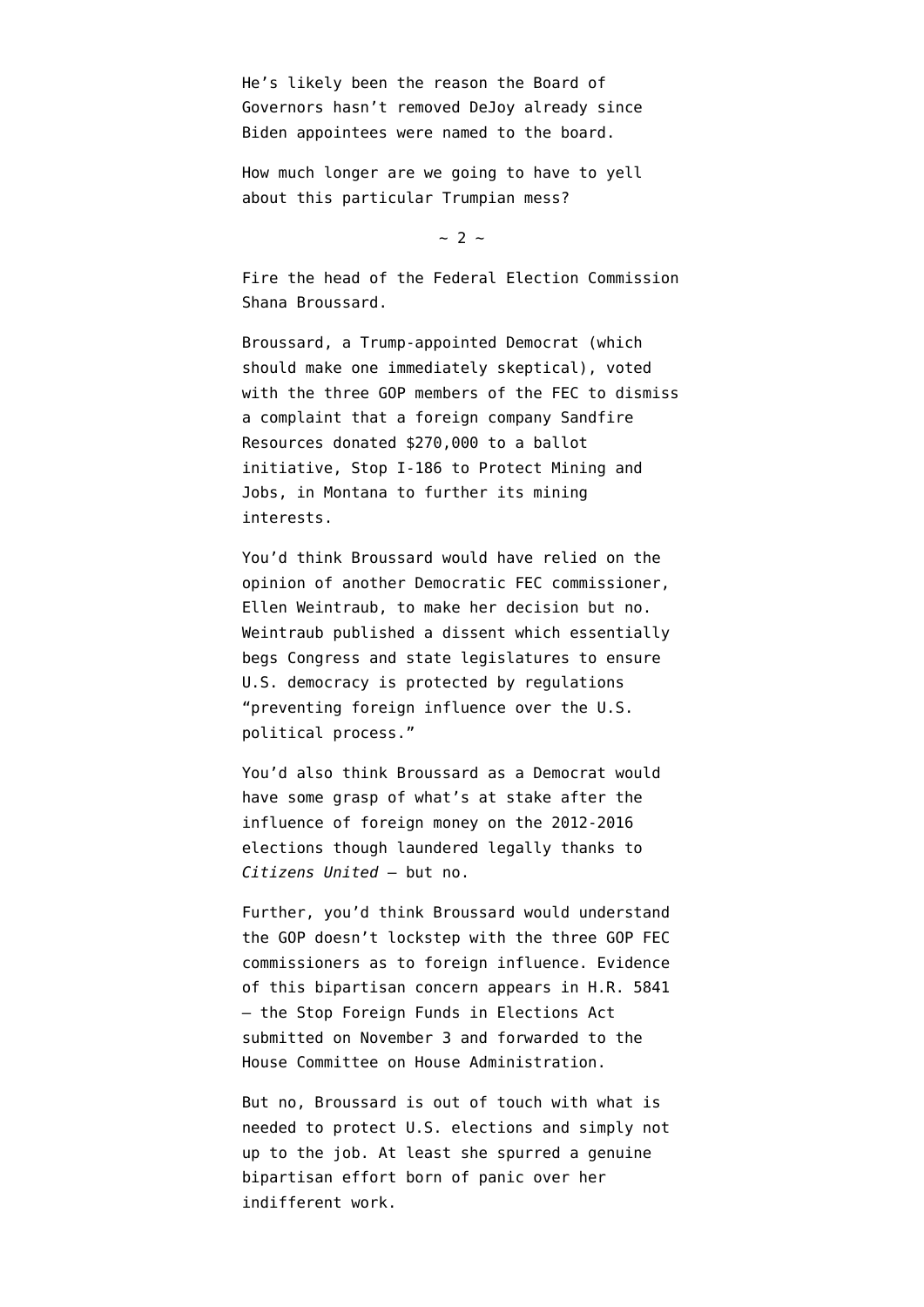Hand her a pink *[thank u, next](https://youtu.be/5OeR5XBEahU)* card, and then ask Weintraub who she'd hire instead.

 $\sim$  1  $\sim$ 

Fire Bureau of Labor Statistics section chief Angie Clinton.

The [employment statistics errors resulting in](https://www.washingtonpost.com/business/2021/11/16/government-underestimated-job-growth/) [the biggest correction](https://www.washingtonpost.com/business/2021/11/16/government-underestimated-job-growth/) ever of BLS reporting merits a shakeup.

How do you fuck up reporting the number of payroll checks issued this badly for months? Granted, that's an oversimplification but this is in essence what's needed: counting the payroll paid out and correctly classifying which types of jobs were paid.

If businesses are late reporting the data because we're in a goddamned pandemic, REPORT THAT CAVEAT with emphasis appropriate to the occasion.

This is unacceptable:

In August, when economists expected a strong follow-up to the 943,000 jobs the economy added in July, the BLS announced the U.S. added only 235,000 jobs. Headlines dubbed it a "colossal miss" as job growth took a "giant step back." Two months later, revisions based on additional data showed August jobs grew by 483,000, more than double the anemic original reading. It was the biggest positive revision in almost four decades.

When the incoming data appeared this far off, there should have been some hustle to explain it with a strong caveat.

Businesses of all sizes can't make accurate decisions about their hiring and retention if they are going to receive such deeply erroneous information. How many businesses have been thinking there are unemployed on the sidelines waiting when they've already been hired?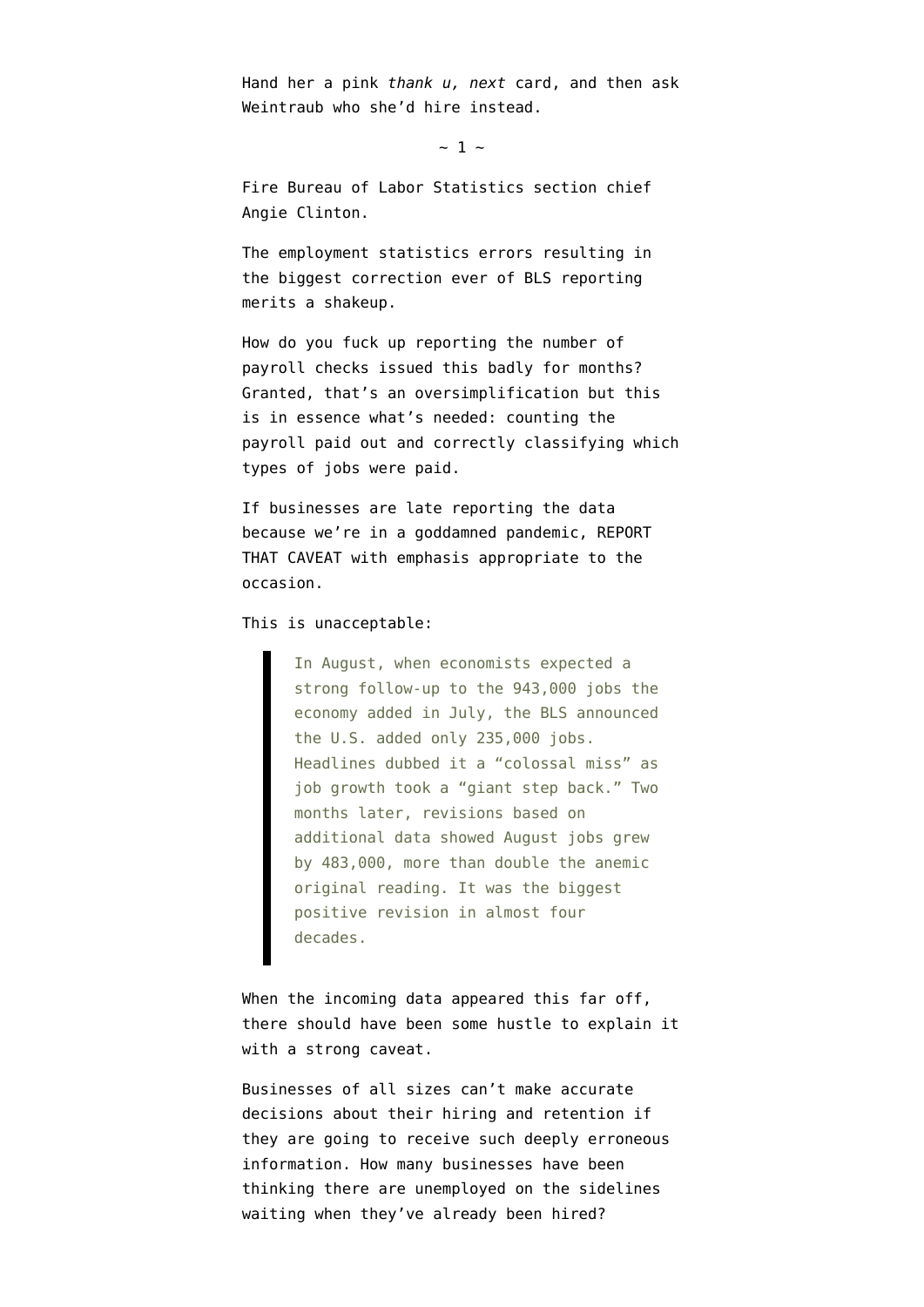Businesses are now late to rethinking their processes due to a much tighter workforce. How much of this delay looks like supply chain crises?

How much have these errors delayed improvements to supply chain problems when it can take a year more to [plan, design, build, install, and](https://www.assemblymag.com/articles/94746-increasing-lead-times-for-automation-components-become-an-issue-for-systems-integrators) [implement](https://www.assemblymag.com/articles/94746-increasing-lead-times-for-automation-components-become-an-issue-for-systems-integrators) automation to augment labor? Demand for automation had already been strong before the pandemic; the chip manufacturing problems compound lead times for equipment. Delays because of bad BLS data only exacerbate challenges.

We can't afford these mistakes. Ditch Clinton.

 $\sim \theta \sim$ 

Americans who watched that orange-tinted slackbottomed mobster [masquerading as a legitimate](https://en.wikipedia.org/wiki/The_Apprentice_(American_TV_series)) [business person](https://en.wikipedia.org/wiki/The_Apprentice_(American_TV_series)) for over a dozen years have been trained to expect a chief executive who terminates failures.

Biden as our chief executive needs to not only hire but fire when the people have been failed.

And these three have failed. There are equally or better talented people waiting in the wings who don't have the corrupt conflict of interests DeJoy has or the flop sweaty stink of Trump mole on them like Clinton and Broussard.

Two of these four are Democrats — that's Shana Broussard and Ron Bloom — which should make GOPrs happy that it's not a partisan purge.

Do it, clean house. We demand better. Tell them "You're fired" because their screw-ups are big fucking deals.

 $\sim$  ~ ~

UPDATE-1 — 10:10 AM ET 19-NOV-2021 —

Well, well, well, would you look at what hit my timeline shortly after 8:00 a.m. today…

[Biden expected to replace Ron Bloom, USPS board](https://www.washingtonpost.com/business/2021/11/19/usps-biden-bloom-dejoy/) [chair and key DeJoy ally, on postal board](https://www.washingtonpost.com/business/2021/11/19/usps-biden-bloom-dejoy/)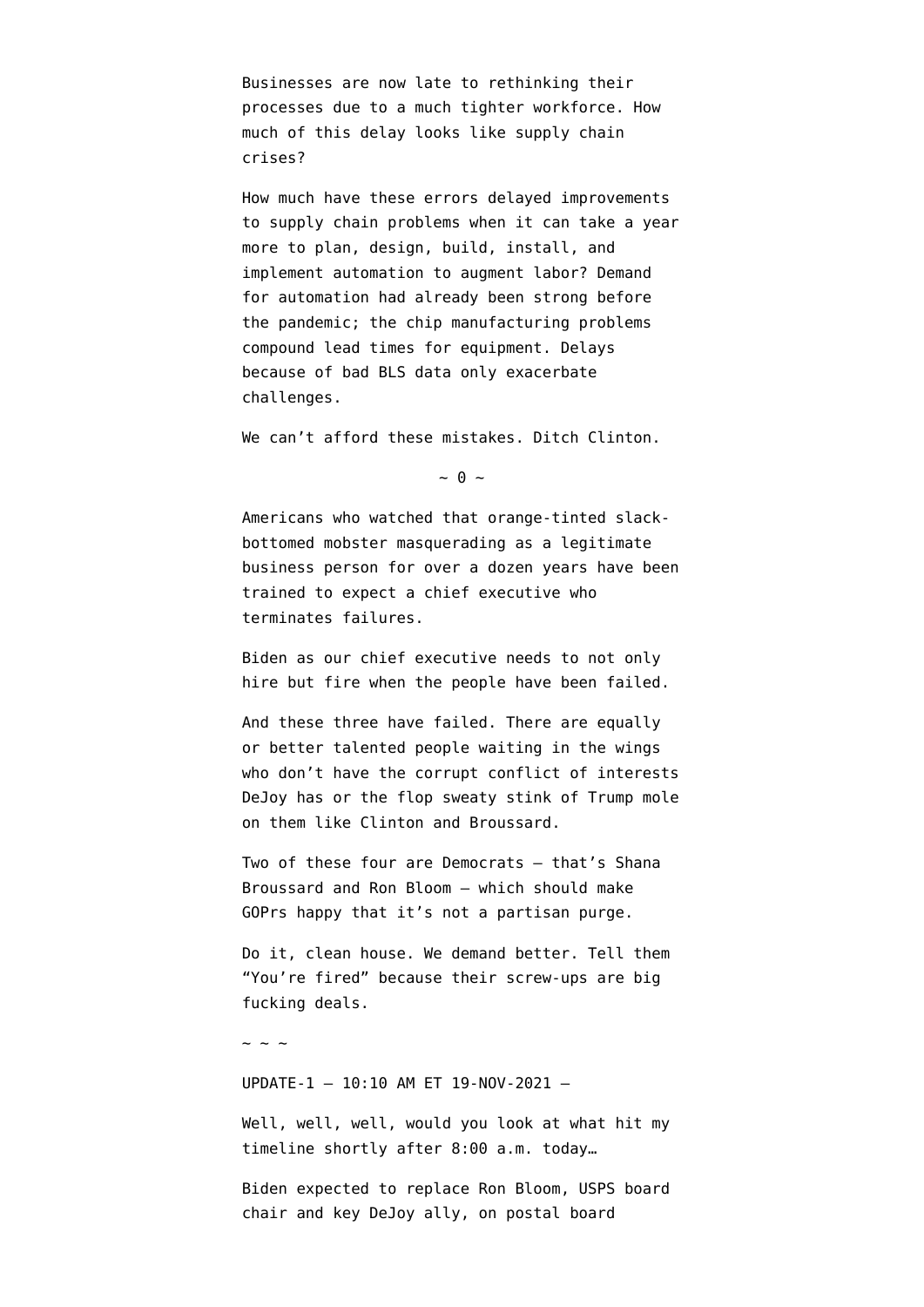President Biden is expected to announce Friday that he will not renominate Ron Bloom, the chair the U.S. Postal Service board and a key ally of Postmaster General Louis DeJoy, when his term expires next month, according to three people with knowledge of the situation.

The move casts doubt on DeJoy's future at the agency, the people said, who spoke on the condition of anonymity to discuss private conversations.

Excellent. Bloom's term ends on December 8. Let's get a better governor in that seat who respects union labor but also understands the importance of reliable postal service to this nation's competitive standing and to its individual constituents.

## This:

Congressional Democrats are still fuming about DeJoy's planned mail slowdowns in the run up to the 2020 presidential election, his past activity as a Republican megadonor and his financial relationship with Bloom. DeJoy between October 2020 and April purchased up to \$305,000 in bonds from the asset management firm where Bloom is a senior executive.

Postal ethics officials have cleared the transaction, and Bloom has told The Washington Post that he receives "no benefit whatsoever" when bonds issued by his company, Brookfield Asset Management, are bought or sold.

Support of First Class mail slowdowns during an election year, with the removal of sorting machines from key locations in blue cities, was absolutely unacceptable and Bloom shouldn't be re-nominated for this reason alone if he supported DeJoy on this change. It's never been clear how Bloom's relationship with the letter